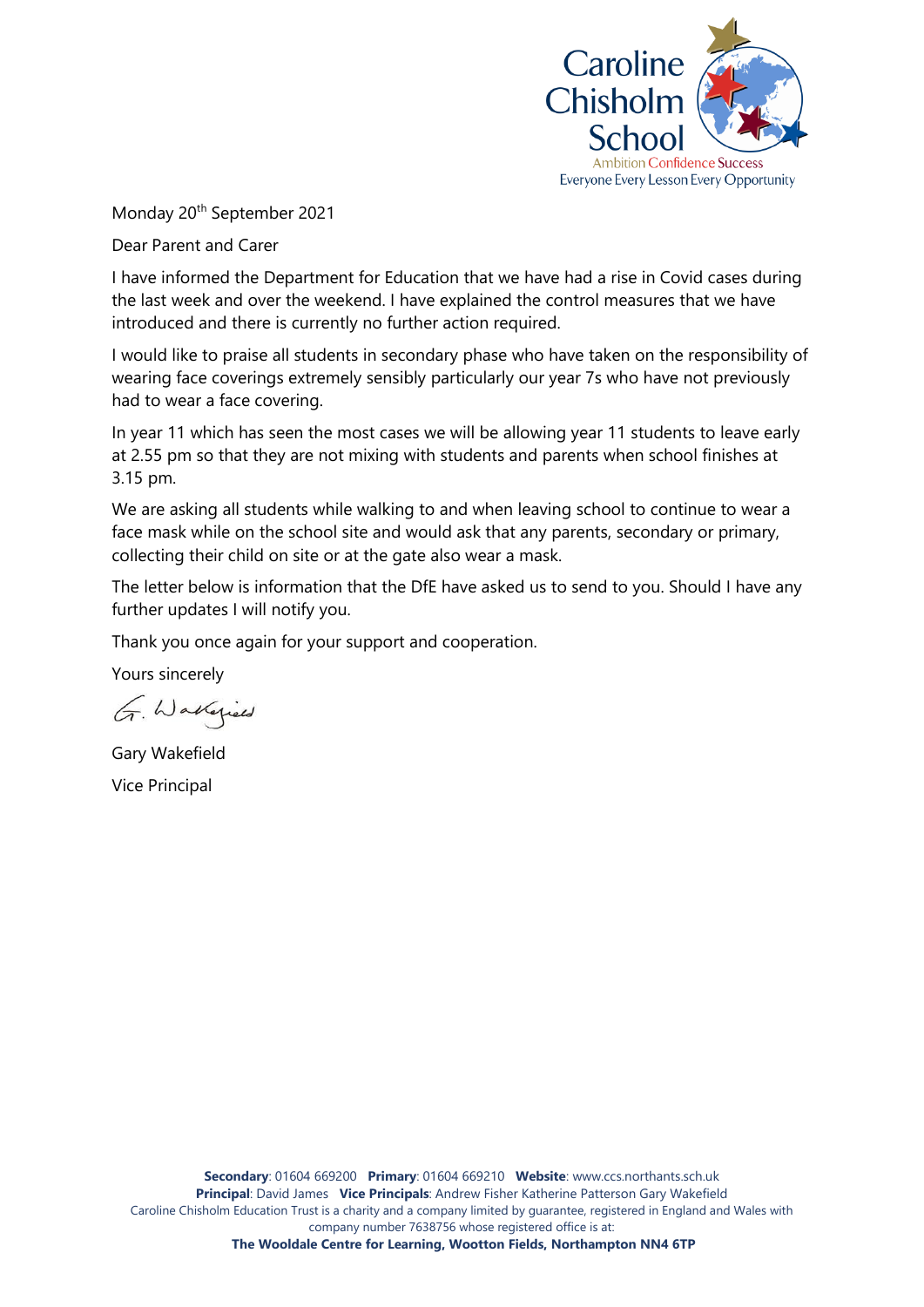

General letter to all school students / parents / guardians and staff

# **Advice to All Parents - warn and inform**

Dear Parents,

We have been advised by Public Health England that there has been a confirmed cases of COVID-19 within the school/nursery/college/ setting.

We know that you may find this concerning, but we are continuing to monitor the situation and are working closely with Public Health England. This letter is to inform you of the current situation and provide advice on how to support your child. Please be reassured that for most people, coronavirus (COVID-19) will be a mild illness.

The school/nursery/college/ setting remains open and your child should continue to attend as normal if they remain well. We encourage household members that are aged 11 and over to continue with twice weekly LFD testing to help identify cases promptly.

If you think your child is a close contact but has not have not been contacted directly by NHS Test and Trace please follow the guidance

here [https://www.gov.uk/government/publications/guidance-for-contacts-of-people-with](https://www.gov.uk/government/publications/guidance-for-contacts-of-people-with-possible-or-confirmed-coronavirus-covid-19-infection-who-do-not-live-with-the-person/guidance-for-contacts-of-people-with-possible-or-confirmed-coronavirus-covid-19-infection-who-do-not-live-with-the-person#i-think-i-have-had-contact-with-someone-who-has-tested-positive-for-covid-19-but-i-have-not-been-notified-and-advised-to-self-isolate-what-should-i-do)[possible-or-confirmed-coronavirus-covid-19-infection-who-do-not-live-with-the](https://www.gov.uk/government/publications/guidance-for-contacts-of-people-with-possible-or-confirmed-coronavirus-covid-19-infection-who-do-not-live-with-the-person/guidance-for-contacts-of-people-with-possible-or-confirmed-coronavirus-covid-19-infection-who-do-not-live-with-the-person#i-think-i-have-had-contact-with-someone-who-has-tested-positive-for-covid-19-but-i-have-not-been-notified-and-advised-to-self-isolate-what-should-i-do)[person/guidance-for-contacts-of-people-with-possible-or-confirmed-coronavirus-covid-19](https://www.gov.uk/government/publications/guidance-for-contacts-of-people-with-possible-or-confirmed-coronavirus-covid-19-infection-who-do-not-live-with-the-person/guidance-for-contacts-of-people-with-possible-or-confirmed-coronavirus-covid-19-infection-who-do-not-live-with-the-person#i-think-i-have-had-contact-with-someone-who-has-tested-positive-for-covid-19-but-i-have-not-been-notified-and-advised-to-self-isolate-what-should-i-do) [infection-who-do-not-live-with-the-person#i-think-i-have-had-contact-with-someone-who](https://www.gov.uk/government/publications/guidance-for-contacts-of-people-with-possible-or-confirmed-coronavirus-covid-19-infection-who-do-not-live-with-the-person/guidance-for-contacts-of-people-with-possible-or-confirmed-coronavirus-covid-19-infection-who-do-not-live-with-the-person#i-think-i-have-had-contact-with-someone-who-has-tested-positive-for-covid-19-but-i-have-not-been-notified-and-advised-to-self-isolate-what-should-i-do)[has-tested-positive-for-covid-19-but-i-have-not-been-notified-and-advised-to-self-isolate](https://www.gov.uk/government/publications/guidance-for-contacts-of-people-with-possible-or-confirmed-coronavirus-covid-19-infection-who-do-not-live-with-the-person/guidance-for-contacts-of-people-with-possible-or-confirmed-coronavirus-covid-19-infection-who-do-not-live-with-the-person#i-think-i-have-had-contact-with-someone-who-has-tested-positive-for-covid-19-but-i-have-not-been-notified-and-advised-to-self-isolate-what-should-i-do)[what-should-i-do](https://www.gov.uk/government/publications/guidance-for-contacts-of-people-with-possible-or-confirmed-coronavirus-covid-19-infection-who-do-not-live-with-the-person/guidance-for-contacts-of-people-with-possible-or-confirmed-coronavirus-covid-19-infection-who-do-not-live-with-the-person#i-think-i-have-had-contact-with-someone-who-has-tested-positive-for-covid-19-but-i-have-not-been-notified-and-advised-to-self-isolate-what-should-i-do) 

# **What to do if your child develops symptoms of coronavirus (COVID-19) or tests positive for COVID-19**

If your child develops symptoms of coronavirus (COVID-19), they should get a PCR test and remain at home at least until the result is known. If negative, the child can end self-isolation; if positive, the child should isolate until at least 10 days after their symptoms appeared. Symptoms of coronavirus (COVID-19) are a new, continuous cough, or a high temperature, or a loss of, or change in, their normal sense of taste or smell (anosmia). If the child has a positive test result but do not have [symptoms,](https://www.gov.uk/government/publications/covid-19-stay-at-home-guidance/stay-at-home-guidance-for-households-with-possible-coronavirus-covid-19-infection#symptoms) they should stay at home and self-isolate for 10 days from the date the positive test was taken. This isolation period will be extended if they go on to develop symptoms by counting 10 full days from the day following their symptom onset. Anyone with symptoms will be eligible for a PCR test (the normally available test type) and this can be arranged via Get a free PCR test to check if you have coronavirus (COVID-19) - [GOV.UK \(www.gov.uk\)](https://www.gov.uk/get-coronavirus-test) or by calling 119.

# **Instructions for people who live in the same household as someone with COVID-19 (tested positive or symptomatic awaiting a test result)**

From 16 August, [you will not be required to self-isolate if you are a contact of someone who](https://www.gov.uk/government/publications/covid-19-stay-at-home-guidance/stay-at-home-guidance-for-households-with-possible-coronavirus-covid-19-infection#exempt)  [has tested positive for COVID-19](https://www.gov.uk/government/publications/covid-19-stay-at-home-guidance/stay-at-home-guidance-for-households-with-possible-coronavirus-covid-19-infection#exempt) and any of the following apply: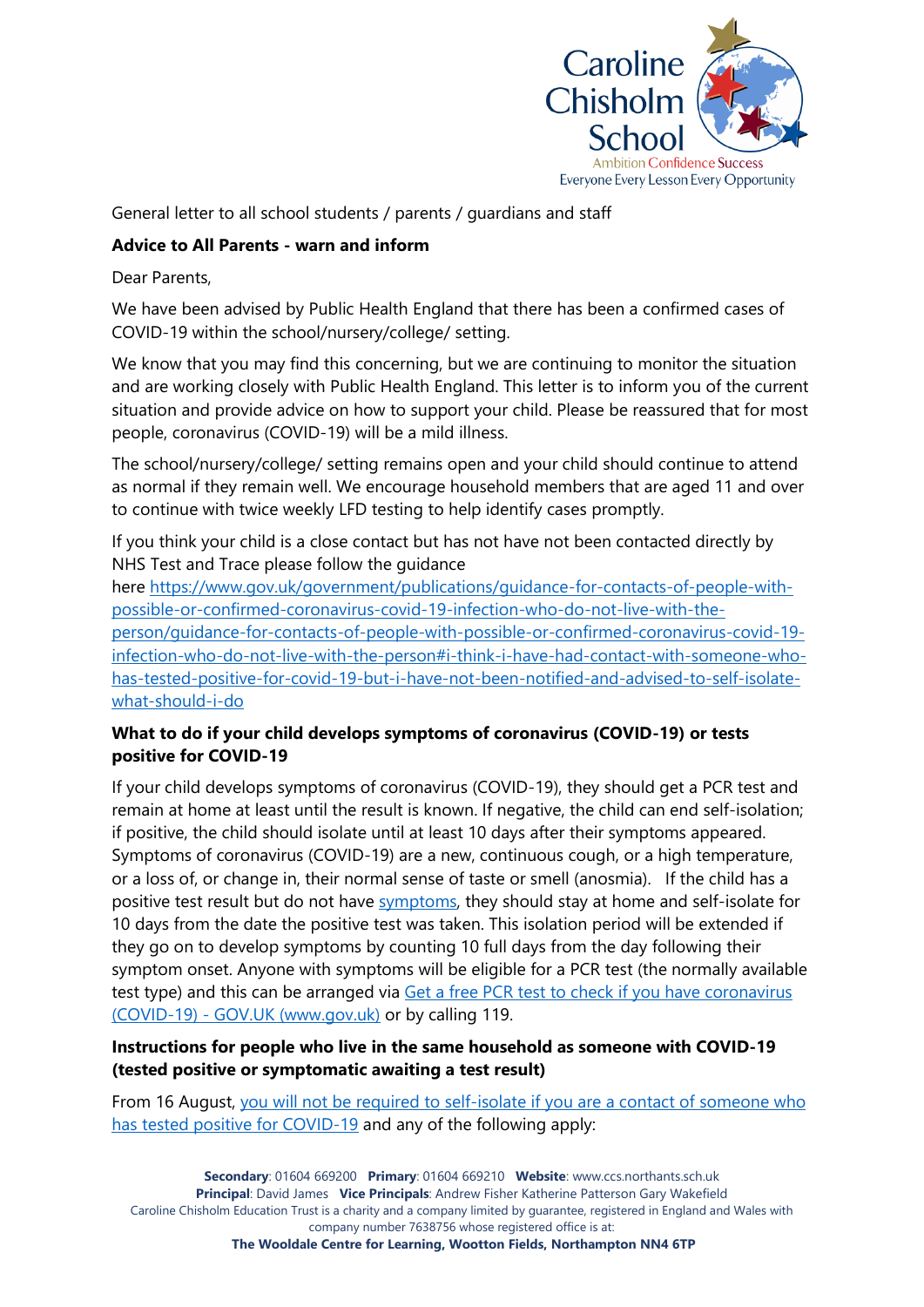

- you are fully vaccinated
- you are below the age of 18 years 6 months
- you have taken part in or are currently part of an approved COVID-19 vaccine trial
- you are not able to get vaccinated for medical reasons

Fully vaccinated means that you have been vaccinated with an MHRA approved COVID-19 vaccine in the UK, and at least 14 days have passed since you received the recommended doses of that vaccine.

NHS Test and Trace will contact you to let you know that you have been identified as a contact and check whether you are legally required to self-isolate. If you are not legally required to self-isolate, you will be provided with advice on testing and given guidance on preventing the spread of COVID-19. Even if you do not have symptoms, [you will be advised](https://www.gov.uk/government/publications/covid-19-stay-at-home-guidance/stay-at-home-guidance-for-households-with-possible-coronavirus-covid-19-infection#PCR)  to have a PCR [test as soon as possible.](https://www.gov.uk/government/publications/covid-19-stay-at-home-guidance/stay-at-home-guidance-for-households-with-possible-coronavirus-covid-19-infection#PCR)

**Any member of the household who is aged 18 years and 6 months or over and has only received one dose of COVID-19 vaccine or has not received any dose of the COVID-19 vaccination will still be required to self-isolate as household contact of a someone with COVID-19 symptoms awaiting testing and someone who has tested positive for COVID-19.** Please read the [stay at home guidance](https://www.gov.uk/government/publications/covid-19-stay-at-home-guidance) which provides information on this.

Household members who are not exempt from isolation as close contacts should not go to work, school/college/childcare/education setting or public areas, and exercise should be taken within the home. If you require help with buying groceries, other shopping or picking up medication, or walking a dog, you should ask friends or family. Alternatively, you can order your shopping online and medication by phone or online. Household members staying at home for 10 days will greatly reduce the overall amount of infection the household could pass on to others in the community.

You could be fined if you do not self-isolate following a notification by NHS Test and Trace. You may be entitled to a one-off payment of £500 through the [NHS Test and Trace Support](https://www.gov.uk/government/publications/test-and-trace-support-payment-scheme-claiming-financial-support/claiming-financial-support-under-the-test-and-trace-support-payment-scheme)  [Payment scheme](https://www.gov.uk/government/publications/test-and-trace-support-payment-scheme-claiming-financial-support/claiming-financial-support-under-the-test-and-trace-support-payment-scheme) if you are required to stay at home and self-isolate or you are the parent or guardian of a child who has been told to self-isolate.

Those who are [clinically extremely vulnerable](https://www.gov.uk/government/publications/guidance-on-shielding-and-protecting-extremely-vulnerable-persons-from-covid-19/guidance-on-shielding-and-protecting-extremely-vulnerable-persons-from-covid-19) should be supported to minimise their contact with other people in the household during this period, regardless of whether others have symptoms or not.

# **Instructions for household contacts who are not required to self-isolate from 16 August**

Even if you are vaccinated, you can still be infected with COVID-19 and pass it on to others. If you are identified as a contact of someone with COVID-19 but you are not required to self-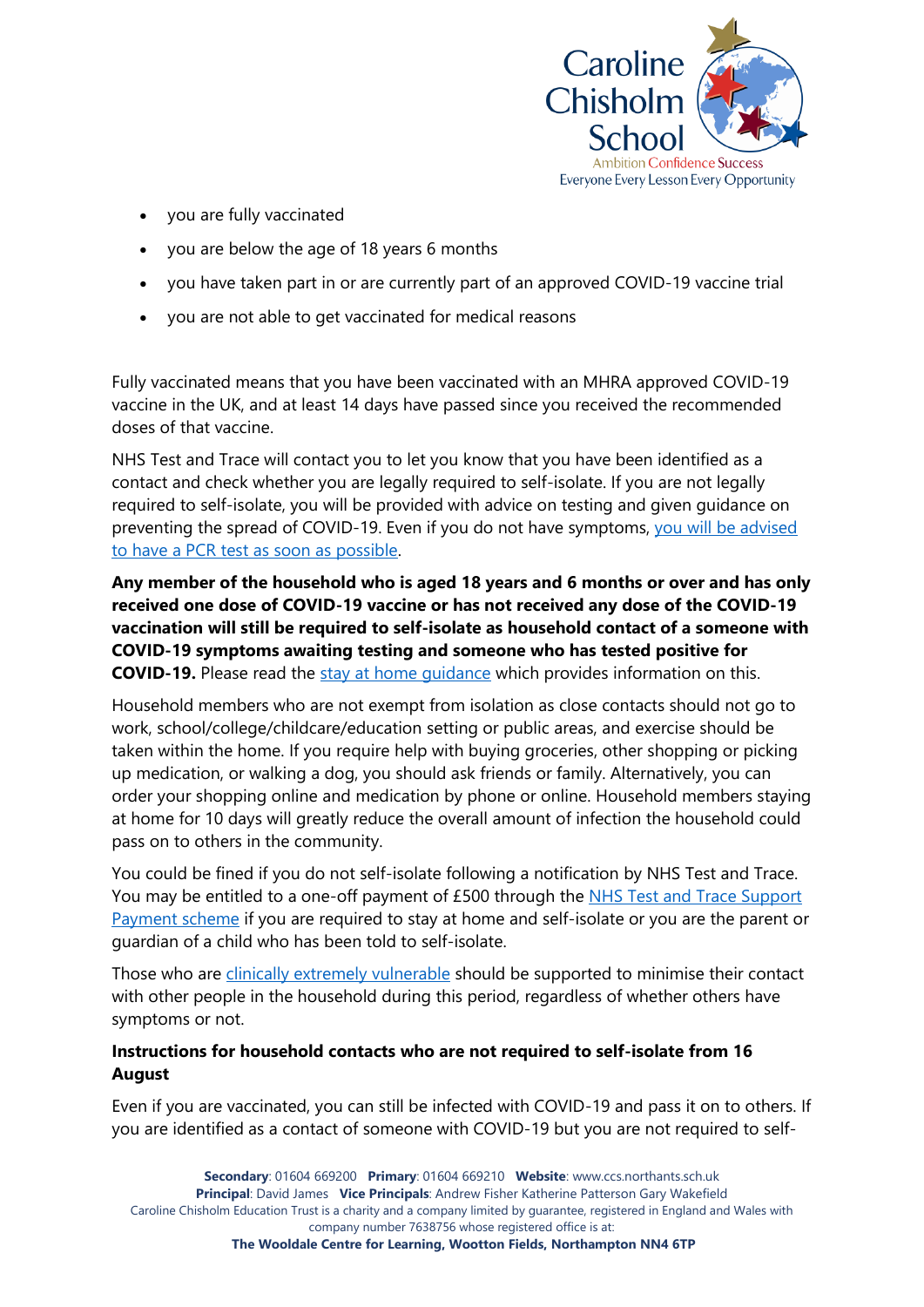

isolate, you can help protect others by following the [guidance on how to stay safe and help](https://www.gov.uk/guidance/covid-19-coronavirus-restrictions-what-you-can-and-cannot-do#keeping-yourself-and-others-safe)  [prevent the spread.](https://www.gov.uk/guidance/covid-19-coronavirus-restrictions-what-you-can-and-cannot-do#keeping-yourself-and-others-safe) As well as getting a PCR test, you may also consider:

- limiting close contact with other people outside your household, especially in enclosed spaces
- wearing a face covering for those aged 11 and over in crowded places such as school/college/public transport
- limiting contact with anyone who is clinically extremely vulnerable
- taking part in [regular](https://www.gov.uk/order-coronavirus-rapid-lateral-flow-tests) LFD testing

You should follow this advice while the person in your household with COVID-19 is selfisolating.

If you are a health or social care worker or a student undertaking a work placement who has been identified as a household contact and are exempt from self-isolation, there is [additional guidance available](https://www.gov.uk/government/publications/covid-19-management-of-exposed-healthcare-workers-and-patients-in-hospital-settings/covid-19-management-of-exposed-healthcare-workers-and-patients-in-hospital-settings) that you should follow to reduce the risk of spread of COVID-19 in these settings.

If you develop [symptoms](https://www.gov.uk/government/publications/covid-19-stay-at-home-guidance/stay-at-home-guidance-for-households-with-possible-coronavirus-covid-19-infection#symptoms) at any time, even if these are mild, self-isolate immediately, [arrange to have a COVID-19](https://www.gov.uk/get-coronavirus-test) PCR test and follow the quidance for people with [COVID-19 symptoms.](https://www.gov.uk/government/publications/covid-19-stay-at-home-guidance/stay-at-home-guidance-for-households-with-possible-coronavirus-covid-19-infection#SymptomsPositiveTest)

# **For most people, coronavirus (COVID-19) will be a mild illness.**

If your child does develop symptoms, you can seek advice from the nhs.uk website at [https://www.nhs.uk/conditions/coronavirus-covid-19/check-if-you-have-coronavirus](https://www.nhs.uk/conditions/coronavirus-covid-19/check-if-you-have-coronavirus-symptoms/)[symptoms/](https://www.nhs.uk/conditions/coronavirus-covid-19/check-if-you-have-coronavirus-symptoms/). If you are concerned about your child's symptoms, or they are worsening you can seek advice from NHS 111 at<https://111.nhs.uk/> or by phoning 111.

# **How to stop coronavirus (COVID-19) spreading**

There are things you can do to help reduce the risk of you and anyone you live with getting ill with coronavirus (COVID-19):

- get vaccinated everyone aged 18 and over can [book COVID-19 vaccination](https://www.nhs.uk/conditions/coronavirus-covid-19/coronavirus-vaccination/book-coronavirus-vaccination/)  [appointments](https://www.nhs.uk/conditions/coronavirus-covid-19/coronavirus-vaccination/book-coronavirus-vaccination/) now and 16-17 year olds are being offered 1 dose of the vaccination by 23 August
- wash your hands with soap and water or use hand sanitiser regularly throughout the day
- cover your mouth and nose with a tissue or your sleeve (not your hands) when you cough or sneeze
- put used tissues in the bin immediately and wash your hands afterwards

**Secondary**: 01604 669200 **Primary**: 01604 669210 **Website**: [www.ccs.northants.sch.uk](http://www.ccs.northants.sch.uk/) **Principal**: David James **Vice Principals**: Andrew Fisher Katherine Patterson Gary Wakefield Caroline Chisholm Education Trust is a charity and a company limited by guarantee, registered in England and Wales with company number 7638756 whose registered office is at: